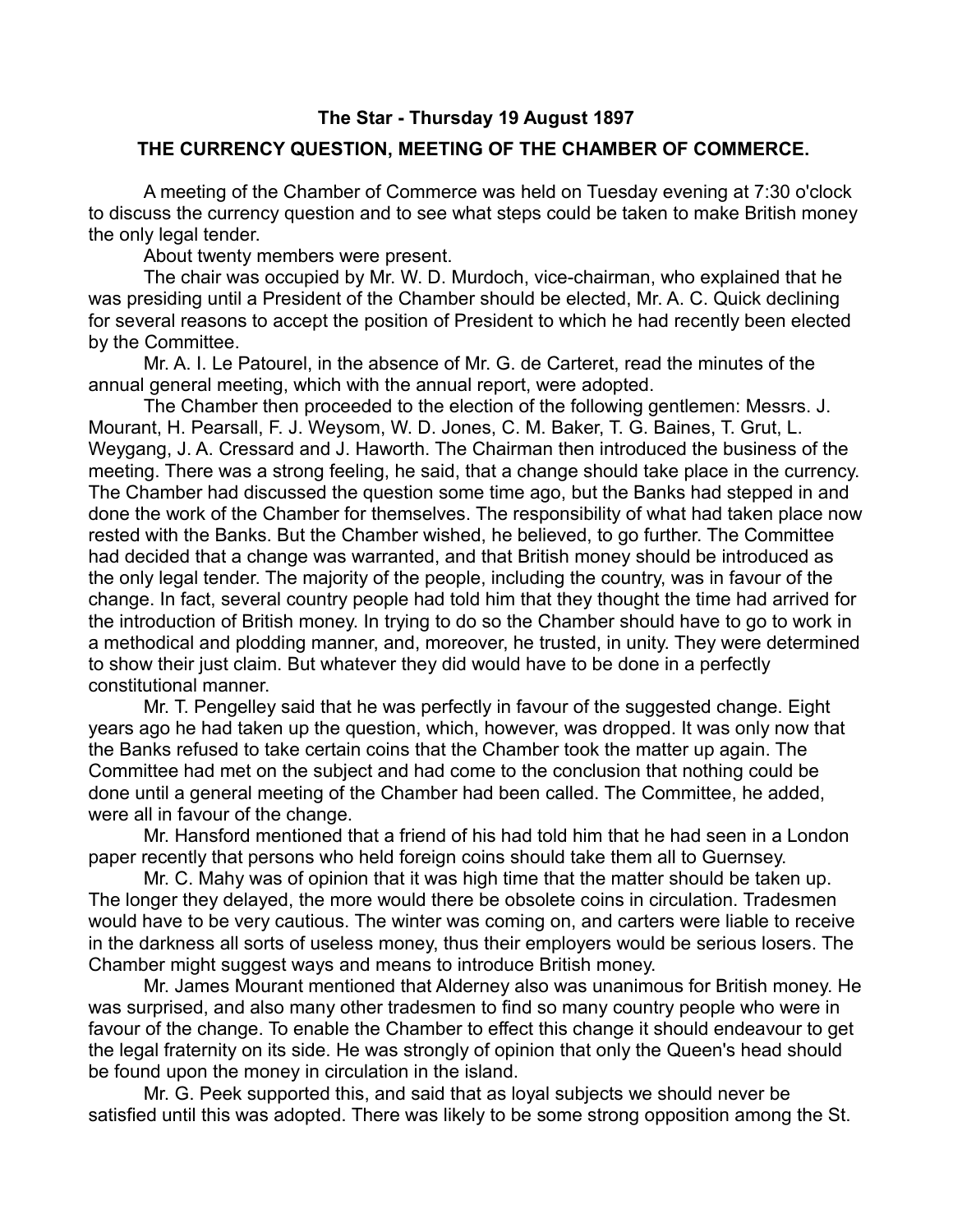Sampson's stone-merchants, and very likely some from the ship-brokers. Whatever opposition was encountered should be met with a firm front and determination to succeed. The working-classes were likely to benefit by the change.

Mr. H. Stickland was also in favour of British money becoming currency. The proper course would be for the Chamber to send a petition to the Royal Court praying the latter to take a favourable view of it as it represented the opinion of the principal tradesmen in the island.

Mr F. Weysom was of opinion that British money should be used here. Visitors went away with the most erroneous impressions as to the prices they were charged for goods. He proved by figures that, after paying the percentage on weight and premium on money, that goods were as cheap here as in England.

Mr. Parsons thought that so important a question would have brought more of the members of the Chamber together. He had considered the question from all points of view, and all that he had been able to arrive at was that tradesmen wanted to make more profit. The labourer was not going to gain by the change. He asked them if trade had not prospered most materially during the past few years? Had not every tradesmen who had stuck to his business done well? He considered it a wrong way of going to work, as they were going to tax the growers' industry. It was an unwise policy to cripple the goose that laid the golden egg. Was it not the country that was the town's best customers. It was through the country that coachbuilders, butchers, etc., in fact all trades, had prospered.

Mr. Mourant was of opinion that the change could easily be brought about.

Mr. Peek said we were really subsidising the French Government by circulating its money. Better to subsidise the British mint.

Mr. Stickland asked why we should consult the growers. What was suggested to be done was for the benefit of the whole island. In Jersey everything was bought and sold for British money. Why should we differ, and accept French money. Altogether he differed from Mr. Parsons.

Mr. A. C. Quick, in reply to a remark of Mr. Parsons, said that in Jersey the English merchants went there and bought their goods. It would be more profitable if the Jersey exporters sent their goods away direct. As to enlarging their businesses and making them more profitable, he considered this most laudable on the part of tradesmen. If the change came in competition would compel every tradesman to regulate his prices. The loyalty, which we professed as Englishmen, should go far to assist in the suggested change of currency. Mr. Quick gave many reasons why the island was deluged with practically obsolete coins of every nation. Sooner or later these would be sold for their intrinsic worth only. British money was the best coinage we could make use of. Three months would be sufficient to settle the matter. He hoped the Chamber would express itself strongly on the subject.

Mr. A. Le Patourel asked how in the face of the Ordinance it came that we were using all kinds of coins besides French and English. If British money were adopted, it would be an easy matter to adjust the *rentes*. Many of the growers and most of the country people were in favour of the change.

Mr. T. Pengelley said they would be surprised to know how much trade was taken out of the island owing to our system of weights and money. It really was a loss to people, however, for them to do so, if they calculated their expenses. He had figured it out, and found that that they were really paying a farthing more a pound on the butter they got from England. On meat it was the same. Really, to get goods from the Co-operative Stores was to do so at a loss. If we had British money and weight here we could compete very well with England. Personally he was in favour of taking up both questions. The best way to go to work was to get up a petition to see who were for or against the project. A house to house canvass would